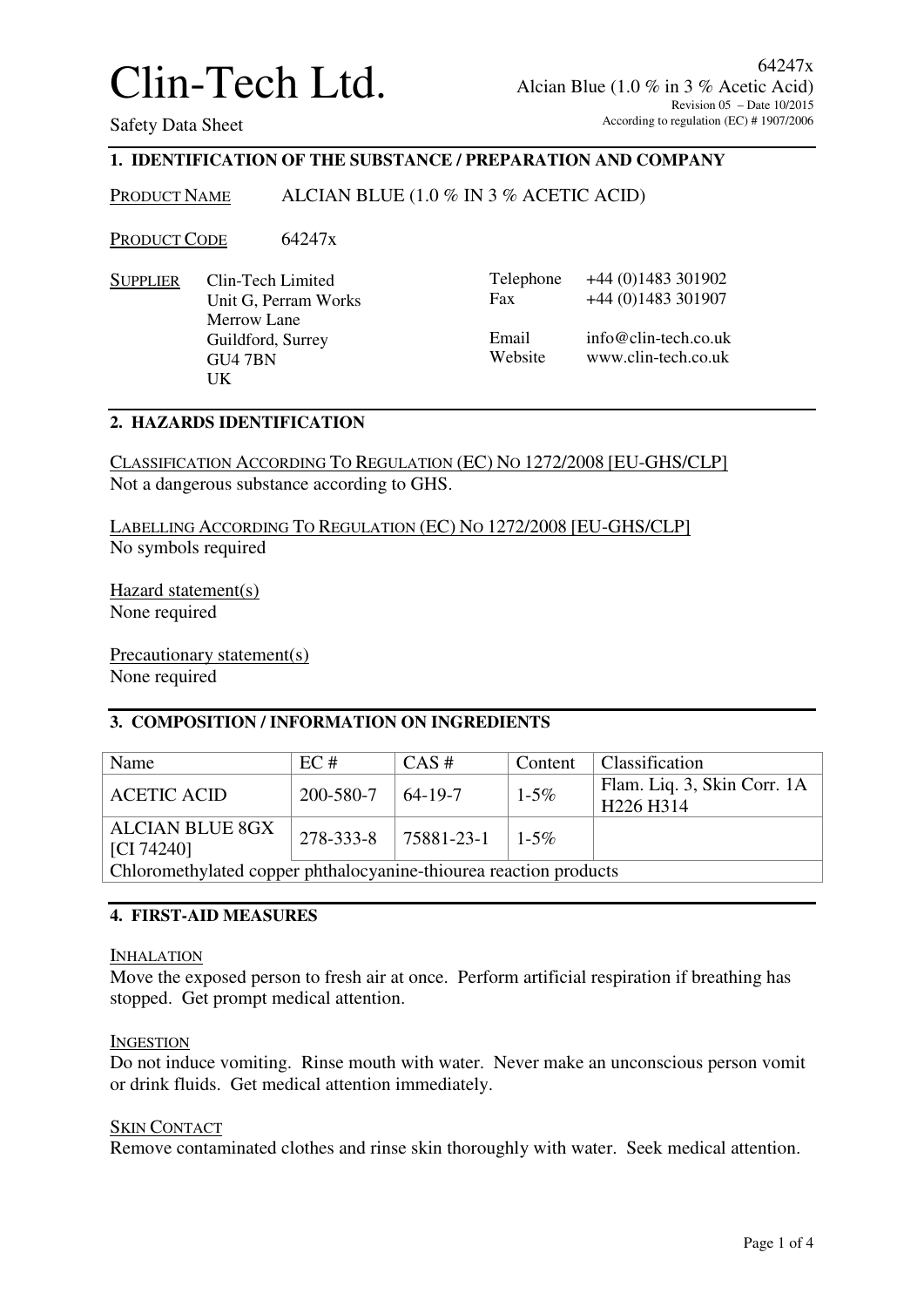

## EYE CONTACT

Make sure to remove any contact lenses from the eyes before rinsing. Promptly wash eyes with plenty of water while lifting the eyelids. Continue to rinse for at least 15 minutes. Get medical attention.

## **5. FIRE-FIGHTING MEASURES**

### EXTINGUISHING MEDIA

Use: Firefighting media appropriate for surrounding materials.

PROTECTIVE MEASURES IN FIRE

Self-contained breathing apparatus if necessary.

# **6. ACCIDENTAL RELEASE MEASURES**

### PERSONAL PRECAUTIONS

Wear protective clothing as described in Section 8 of this safety data sheet. Evacuate personnel to a safe area. Avoid aerosol formation. Avoid breathing aerosols.

ENVIRONMENTAL PRECAUTIONS

Do not allow spillage to enter watercourses. Stop further spillage if possible without risk.

### SPILL CLEAN-UP METHODS

Sweep up into bag and hold for hazardous disposal. Avoid raising aerosols. Flush area with water, absorb with disposable towels and hold for hazardous disposal – see section 13.

## **7. HANDLING & STORAGE**

### USAGE PRECAUTIONS

Avoid spilling, skin and eye contact. Avoid dust formation. Provide adequate exhaust function where dust is raised.

### STORAGE PRECAUTIONS

Store in tightly closed original container in a cool, dry well-ventilated place.

STORAGE CLASS Chemical storage.

### **8. EXPOSURE CONTROLS / PERSONAL PROTECTION**

| Name                      | $\alpha_{\perp}$<br>ou                                  | Q <sub>h</sub>                    | A.<br>. .                 |                                                                   | $- - - -$<br>اسلامت |
|---------------------------|---------------------------------------------------------|-----------------------------------|---------------------------|-------------------------------------------------------------------|---------------------|
|                           | A.<br>--                                                | $\ddotsc$                         | $\overline{\ }$<br>ma<br> | nnm<br>ונוע<br>∸                                                  | mc<br>1116<br>ັ     |
| $   -$<br>$  -$<br>$\sim$ | $\sim$ $\sim$ $\sim$ $\sim$ $\sim$ $\sim$ $\sim$<br>. . | $  -$<br>$\sim$<br>$\sim$ $\cdot$ |                           | $\sim$ $\sim$<br>$\sim$ $\sim$ $\sim$<br>$\overline{\phantom{a}}$ | $\sim$              |

*WEL – Workplace Exposure Limit; 8h TWA – 8-hour Time-Weighted Average; STEL – Short-Term EL.* 

### ENGINEERING MEASURES

Provide adequate general and local exhaust ventilation.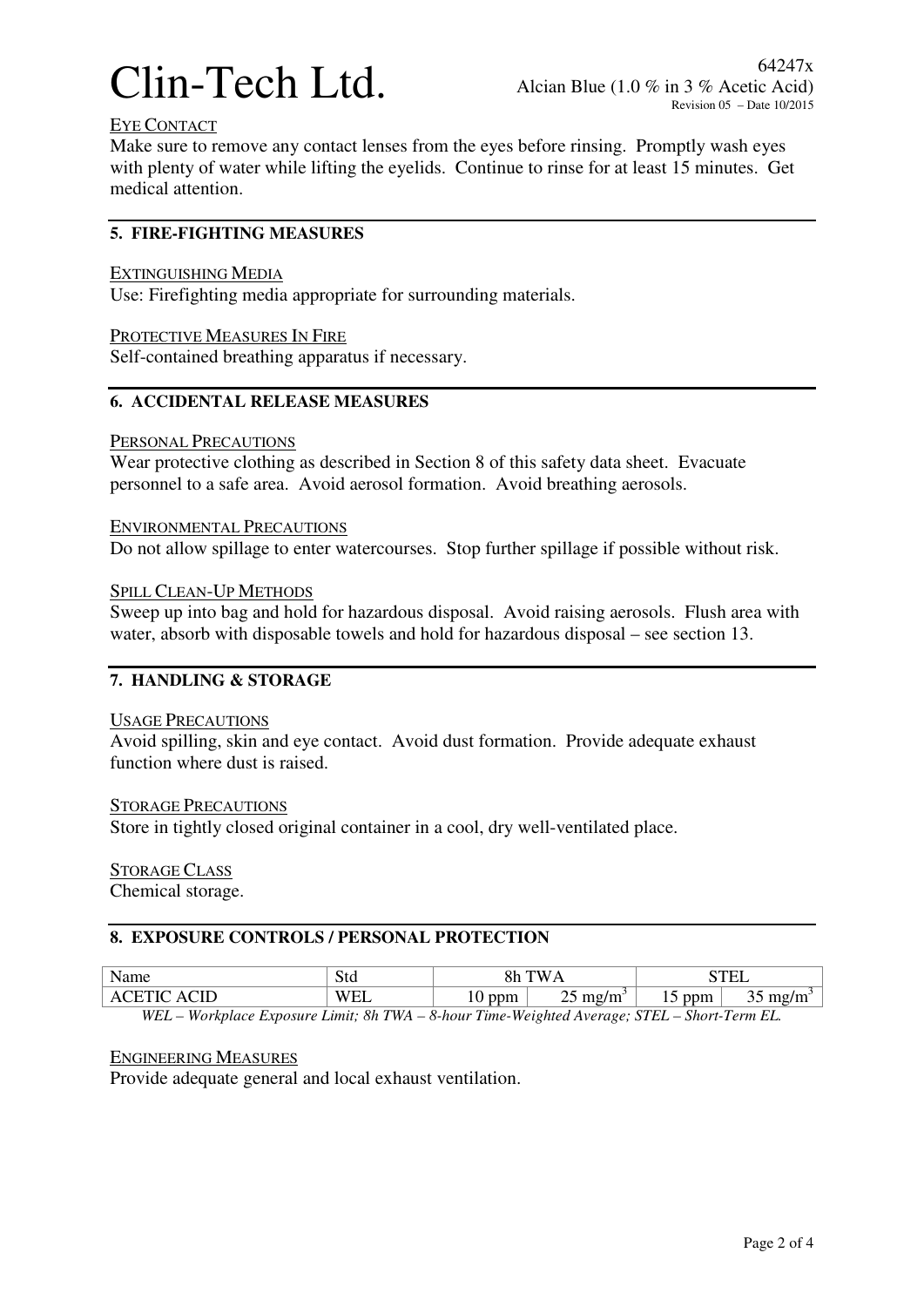PROTECTIVE EQUIPMENT



HAND PROTECTION

Use protective gloves. The most suitable glove should be chosen in consultation with the gloves supplier, who can inform about the breakthrough time of the glove material.

EYE PROTECTION

Wear approved, tight-fitting safety glasses where dust is probable.

RESPIRATORY EQUIPMENT Self-contained breathing apparatus where high dust levels are likely.

OTHER PROTECTION Provide eyewash station.

### HYGIENE MEASURES

DO NOT SMOKE IN WORK AREA! Wash at the end of each work shift and before eating, smoking and using the toilet. Promptly remove any clothing that becomes contaminated. Wash promptly with soap  $\&$  water if skin becomes contaminated.

## **9. PHYSICAL AND CHEMICAL PROPERTIES**

APPEARANCE Blue liquid ODOUR Faint, vinegar SOLUBILITY / MISCIBLE WITH Water, Alcohol<br>ROILING POINT  $\approx 101 \degree C$ BOILING POINT

## **10. STABILITY AND REACTIVITY**

**STABILITY** Stable under normal temperature conditions and recommended use.

INCOMPATIBLE MATERIALS Strong oxidizers.

## **11. TOXICOLOGICAL INFORMATION**

INHALATION May be harmful if inhaled. May cause respiratory tract irritation.

**INGESTION** May be harmful if swallowed.